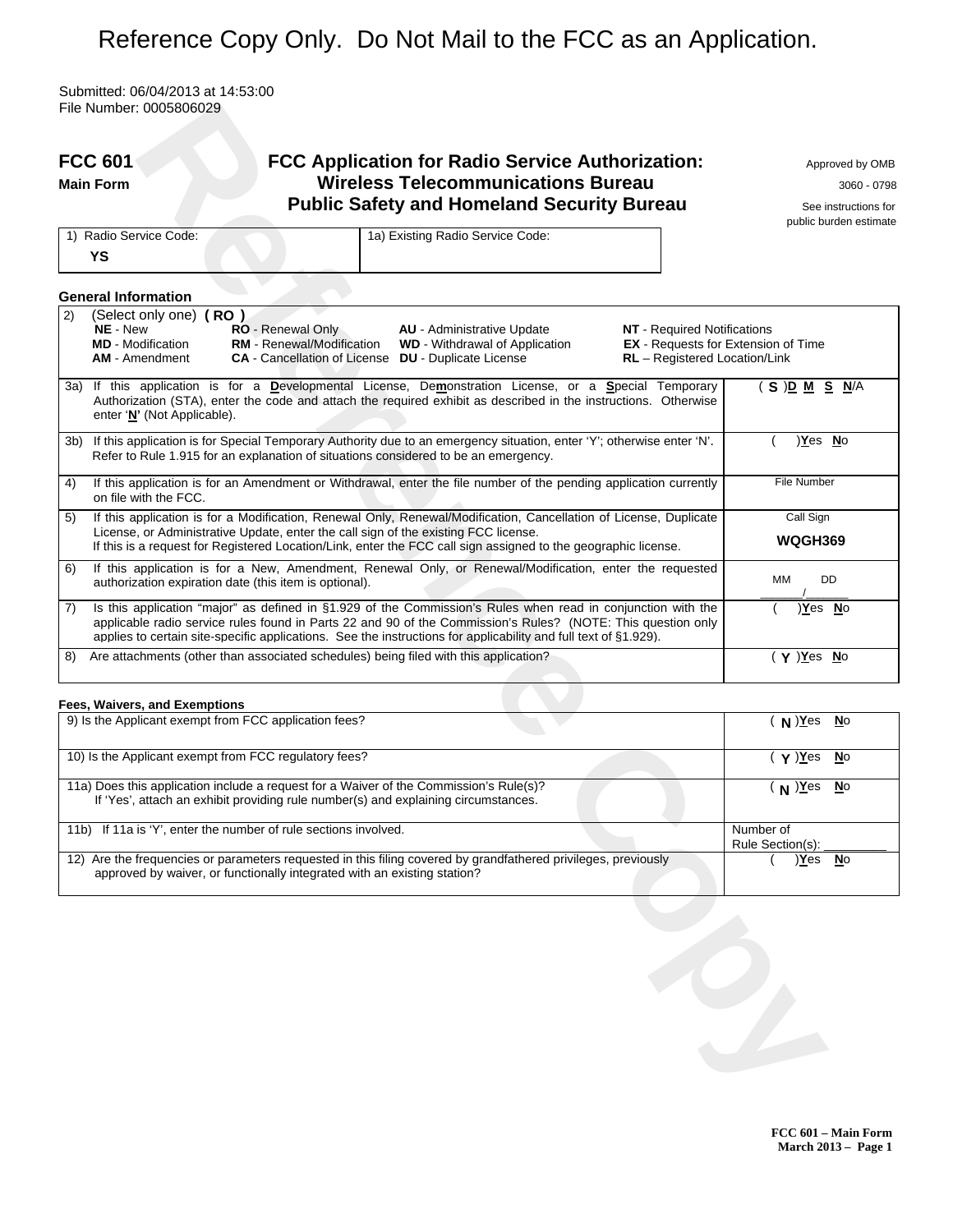| <b>Applicant Information</b>                                                                                                                                                                                                                          |            |     |                    |                                  |            |                                                              |               |                          |
|-------------------------------------------------------------------------------------------------------------------------------------------------------------------------------------------------------------------------------------------------------|------------|-----|--------------------|----------------------------------|------------|--------------------------------------------------------------|---------------|--------------------------|
| 13) FCC Registration Number (FRN):<br>0003294972                                                                                                                                                                                                      |            |     |                    |                                  |            |                                                              |               |                          |
| 14) Applicant/Licensee legal entity type: (Select One)<br>Individual<br>Corporation                                                                                                                                                                   |            |     |                    | Unincorporated Association       | Trust      |                                                              |               | <b>Government Entity</b> |
| Consortium<br><b>General Partnership</b>                                                                                                                                                                                                              |            |     |                    | <b>Limited Liability Company</b> |            | Limited Liability Partnership                                |               |                          |
| <b>Limited Partnership</b><br>Other (Description of Legal Entity)                                                                                                                                                                                     |            |     |                    |                                  |            |                                                              |               |                          |
| 15) If the licensee name is being updated, is the update a result from the sale (or transfer of control) of the license(s)<br>to another party and for which proper Commission approval has not been received or proper notification not<br>provided? |            |     |                    |                                  |            |                                                              |               | )Yes<br><u>No</u>        |
| 16) First Name (if individual):                                                                                                                                                                                                                       |            | MI: | Last Name:         |                                  |            |                                                              |               | Suffix:                  |
| 17) Legal Entity Name (if other than individual):                                                                                                                                                                                                     |            |     |                    |                                  |            |                                                              |               |                          |
| <b>FCI 900, Inc.</b>                                                                                                                                                                                                                                  |            |     |                    |                                  |            |                                                              |               |                          |
| 18) Attention To:                                                                                                                                                                                                                                     |            |     |                    |                                  |            |                                                              |               |                          |
| Robin J. Cohen                                                                                                                                                                                                                                        |            |     |                    |                                  |            |                                                              |               |                          |
| 19) P.O. Box:                                                                                                                                                                                                                                         | And/Or     |     |                    | 20) Street Address:              |            |                                                              |               |                          |
|                                                                                                                                                                                                                                                       |            |     |                    |                                  |            | 12502 Sunrise Valley Drive, M/S: VARESA0209                  |               |                          |
| 21) City:                                                                                                                                                                                                                                             |            |     |                    |                                  | 22) State: |                                                              | 23) Zip Code: |                          |
| Reston                                                                                                                                                                                                                                                |            |     |                    |                                  | <b>VA</b>  |                                                              | 20196         |                          |
| 24) Telephone Number:                                                                                                                                                                                                                                 |            |     |                    | 25) FAX:                         |            |                                                              |               |                          |
| (703)433-4000                                                                                                                                                                                                                                         |            |     |                    | (703)433-4483                    |            |                                                              |               |                          |
| 26) E-Mail Address:                                                                                                                                                                                                                                   |            |     |                    |                                  |            |                                                              |               |                          |
| robin.cohen@sprint.com                                                                                                                                                                                                                                |            |     |                    |                                  |            |                                                              |               |                          |
| 27) Demographics (Optional):                                                                                                                                                                                                                          |            |     |                    |                                  |            |                                                              |               |                          |
| Race:                                                                                                                                                                                                                                                 | Ethnicity: |     |                    |                                  |            | Gender:                                                      |               |                          |
| American Indian or Alaska Native                                                                                                                                                                                                                      |            |     | Hispanic or Latino |                                  |            | Male                                                         |               |                          |
| Asian                                                                                                                                                                                                                                                 |            |     |                    | Not Hispanic or Latino           |            | $\Box$ Female                                                |               |                          |
| <b>Black or African-American</b>                                                                                                                                                                                                                      |            |     |                    |                                  |            |                                                              |               |                          |
| Native Hawaiian or Other Pacific Islander                                                                                                                                                                                                             |            |     |                    |                                  |            |                                                              |               |                          |
| White                                                                                                                                                                                                                                                 |            |     |                    |                                  |            |                                                              |               |                          |
| <b>Real Party in Interest</b>                                                                                                                                                                                                                         |            |     |                    |                                  |            |                                                              |               |                          |
| 28) Name of Real Party in Interest of Applicant (If different from<br>applicant):                                                                                                                                                                     |            |     |                    |                                  |            | 29) FCC Registration Number (FRN) of Real Party in Interest: |               |                          |
| <b>Contact Information</b> (If different from the applicant)                                                                                                                                                                                          |            |     |                    |                                  |            |                                                              |               |                          |
| 30) First Name:                                                                                                                                                                                                                                       |            | MI: |                    | Last Name:                       |            |                                                              |               | Suffix:                  |
| <b>Robin</b>                                                                                                                                                                                                                                          |            |     |                    | Cohen                            |            |                                                              |               |                          |
| 31) Company Name:                                                                                                                                                                                                                                     |            |     |                    |                                  |            |                                                              |               |                          |
| <b>Sprint Nextel Corporation</b>                                                                                                                                                                                                                      |            |     |                    |                                  |            |                                                              |               |                          |
| 32) Attention To:<br>Robin J. Cohen                                                                                                                                                                                                                   |            |     |                    |                                  |            |                                                              |               |                          |
| 33) P.O. Box:                                                                                                                                                                                                                                         | And        |     |                    | 34) Street Address:              |            |                                                              |               |                          |
|                                                                                                                                                                                                                                                       | /Or        |     |                    |                                  |            | 12502 Sunrise Valley Drive, M/S: VARESA0209                  |               |                          |
| 35) City:                                                                                                                                                                                                                                             |            |     |                    | 36) State:                       |            |                                                              |               | 37) Zip Code:            |
| <b>Reston</b>                                                                                                                                                                                                                                         |            |     |                    | VA                               |            |                                                              |               | 20196                    |
| 38) Telephone Number:                                                                                                                                                                                                                                 |            |     |                    | 39) FAX:                         |            |                                                              |               |                          |
| (703)433-4000                                                                                                                                                                                                                                         |            |     |                    | (703)433-4483                    |            |                                                              |               |                          |
| 40) E-Mail Address:                                                                                                                                                                                                                                   |            |     |                    |                                  |            |                                                              |               |                          |
| robin.cohen@sprint.com                                                                                                                                                                                                                                |            |     |                    |                                  |            |                                                              |               |                          |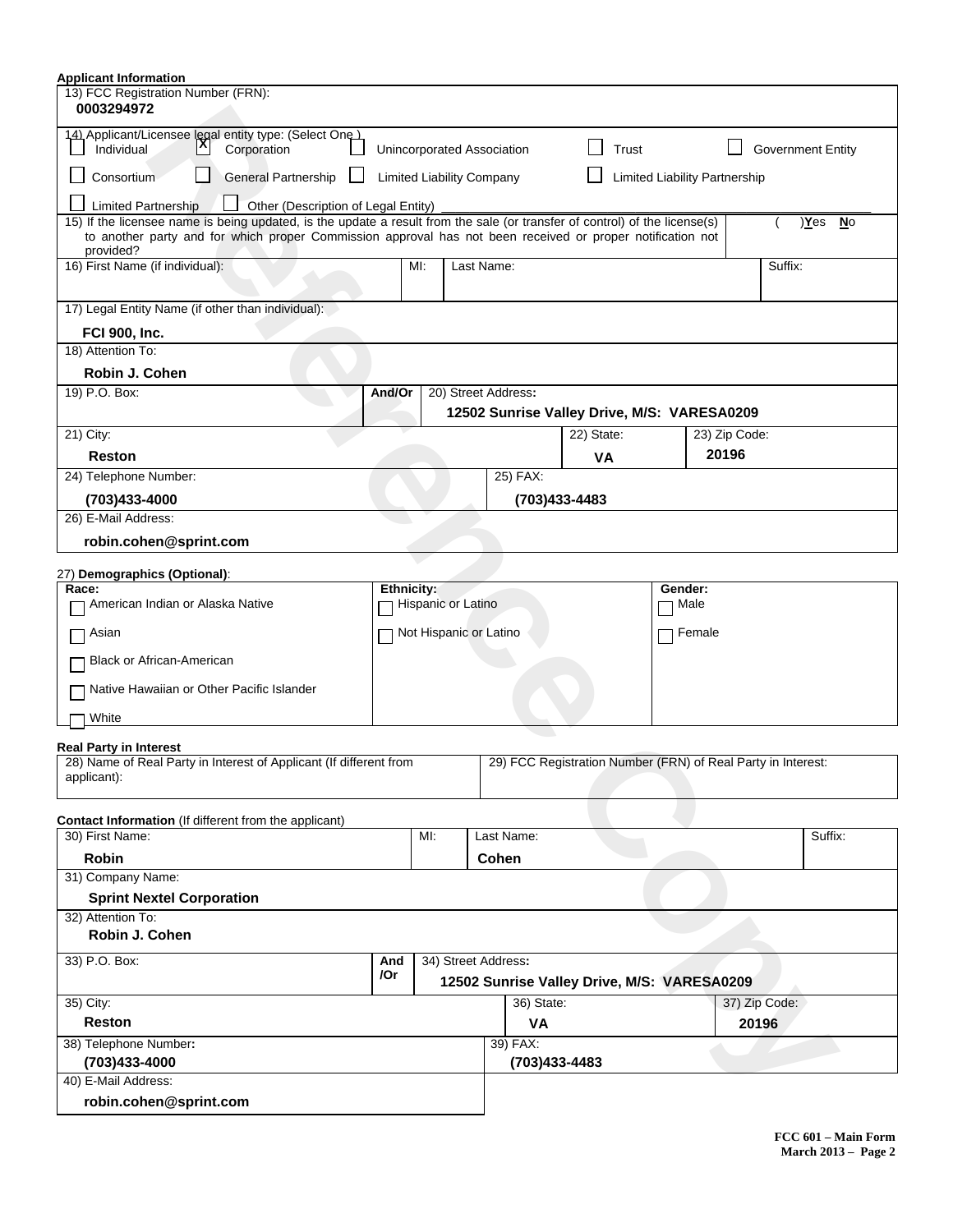|  | <b>Regulatory Status</b> |
|--|--------------------------|
|  |                          |

| 41) This filing is for authorization to provide or use the following type(s) of radio service offering (enter all that apply):<br>Common Carrier | )Non-Common Carrier |                | )Private, internal communications |                          | <b>Broadcast Services</b> |                           | <b>Band Manager</b> |  |
|--------------------------------------------------------------------------------------------------------------------------------------------------|---------------------|----------------|-----------------------------------|--------------------------|---------------------------|---------------------------|---------------------|--|
| <b>Type of Radio Service</b>                                                                                                                     |                     |                |                                   |                          |                           |                           |                     |  |
| 42) This filing is for authorization to provide the following type(s) of radio service (choose all that apply):                                  |                     |                |                                   |                          |                           |                           |                     |  |
|                                                                                                                                                  |                     |                |                                   |                          |                           |                           |                     |  |
| ) <b>Fixed</b>                                                                                                                                   | )Mobile             | )Radiolocation |                                   | <b>Satellite (sound)</b> |                           | <b>Broadcast Services</b> |                     |  |
|                                                                                                                                                  |                     |                |                                   |                          |                           |                           | )Yes No             |  |
| 43) Does the Applicant propose to provide service interconnected to the public telephone network?                                                |                     |                |                                   |                          |                           |                           |                     |  |
| Alien Ownership Questions (If any answer is 'Y', provide an attachment explaining the circumstances)                                             |                     |                |                                   |                          |                           |                           |                     |  |

| Type of Radio Service                                                                                                                                                                                                                                                                                                                                                                                            |               |                |
|------------------------------------------------------------------------------------------------------------------------------------------------------------------------------------------------------------------------------------------------------------------------------------------------------------------------------------------------------------------------------------------------------------------|---------------|----------------|
| 42) This filing is for authorization to provide the following type(s) of radio service (choose all that apply):                                                                                                                                                                                                                                                                                                  |               |                |
| )Satellite (sound)<br>Broadcast Services<br>)Eixed<br>)Mobile<br>)Radiolocation                                                                                                                                                                                                                                                                                                                                  |               |                |
| 43) Does the Applicant propose to provide service interconnected to the public telephone network?                                                                                                                                                                                                                                                                                                                | <u>Yes No</u> |                |
| Alien Ownership Questions (If any answer is 'Y', provide an attachment explaining the circumstances)                                                                                                                                                                                                                                                                                                             |               |                |
| 44) Is the Applicant a foreign government or the representative of any foreign government?                                                                                                                                                                                                                                                                                                                       | )Yes No       |                |
| 45) Is the Applicant an alien or the representative of an alien?                                                                                                                                                                                                                                                                                                                                                 | Yes No        |                |
| 46) Is the Applicant a corporation organized under the laws of any foreign government?                                                                                                                                                                                                                                                                                                                           | <u>Yes No</u> |                |
| 47) Is the Applicant a corporation of which more than one-fifth of the capital stock is owned of record or voted by aliens or their<br>representatives or by a foreign government or representative thereof or by any corporation organized under the laws of a<br>foreign country?                                                                                                                              | <u>Yes No</u> |                |
| 48a) Is the Applicant directly or indirectly controlled by any other corporation of which more than one-fourth of the capital stock<br>is owned of record or voted by aliens, their representatives, or by a foreign government or representative thereof, or by any<br>corporation organized under the laws of a foreign country?                                                                               | Yes No        |                |
| 48b) If the answer to 48a is 'Y', has the Applicant received a ruling(s) under Section 310(b)(4) of the Communications<br>Act with respect to the same radio service involved in this application?                                                                                                                                                                                                               | Yes No        |                |
| If the answer to 48b is 'Y', include in the exhibit required by Item 48a the citation(s) of the applicable declaratory ruling(s) by DA/FCC number of<br>the FCC Record citation, if available, release date, and any other identifying information.                                                                                                                                                              |               |                |
| If the answer to 48b is 'N', attach to this filing a date-stamped copy of a request for a foreign ownership ruling pursuant to Section 310(b)(4) of<br>the Communications Act. It is not necessary to file a request for a foreign ownership ruling if the Applicant includes in the exhibit required by<br>Item 48a a showing that the requested license(s) is exempt from the provisions of Section 310(b)(4). |               |                |
| <b>Basic Qualification Questions</b>                                                                                                                                                                                                                                                                                                                                                                             |               |                |
| 49) Has the Applicant or any party to this application had any FCC station authorization, license or construction<br>permit revoked or had any application for an initial, modification or renewal of FCC station authorization, license, or construction<br>permit denied by the Commission?                                                                                                                    |               | <u>)Yes No</u> |
| 50) Has the Applicant or any party to this application, or any party directly or indirectly controlling the Applicant,<br>ever been convicted of a felony by any state or federal court?                                                                                                                                                                                                                         |               | <u>)Yes No</u> |
| 51) Has any court finally adjudged the Applicant or any party directly or indirectly controlling the Applicant guilty of unlawfully<br>monopolizing or attempting unlawfully to monopolize radio communication, directly or indirectly, through control of<br>manufacture or sale of radio apparatus, exclusive traffic arrangement, or any other means or unfair methods of competition?                        |               | <u>Yes No</u>  |
| If the answer to any of 49-51 is 'Y', attach an exhibit explaining the circumstances.                                                                                                                                                                                                                                                                                                                            |               |                |
| <b>Aeronautical Advisory Station (Unicom) Certification</b>                                                                                                                                                                                                                                                                                                                                                      |               |                |
| 52) () I certify that the station will be located on property of the airport to be served, and, in cases where the airport does not have a control<br>tower, RCO, or FAA flight service station, that I have notified the owner of the airport and all aviation service organizations located at the airport<br>within ten days prior to application.                                                            |               |                |
| Broadband Radio Service and Educational Broadband Service Cable Cross-Ownership                                                                                                                                                                                                                                                                                                                                  |               |                |
| 53a) Will the requested facilities be used to provide multichannel video programming service?                                                                                                                                                                                                                                                                                                                    |               | <u>)Yes No</u> |
| 53b) If the answer to question 53a is 'Y', does the Applicant operate, control or have an attributable interest<br>(as defined in Section 27.1202 of the Commission's Rules) in a cable television system whose franchise<br>area is located within the geographic service area of the requested facilities?                                                                                                     |               | <u>)Yes No</u> |
| Note: If the answer to question 53b is 'Y', attach an exhibit explaining how the Applicant complies with Section 27.1202 of the Commission's<br>Rules or justifying a waiver of that rule. If a waiver of the Commission Rule(s) is being requested, Item 11a must be answered 'Y'.                                                                                                                              |               |                |
| <b>Broadband Radio Service and Educational Broadband Service (Part 27)</b>                                                                                                                                                                                                                                                                                                                                       |               |                |
| 54) (For EBS only) Does the Applicant comply with the programming requirements contained in Section 27.1203<br>of the Commission's Rules?                                                                                                                                                                                                                                                                        |               | Yes No         |
| Note: If the answer to item 54 is 'N', attach an exhibit explaining how the Applicant complies with Section 27.1203 of the Commission's Rules or<br>justifying a waiver of that rule. If a waiver of the Commission Rule(s) is being requested, Item 11a must be answered 'Y'.                                                                                                                                   |               |                |
| 55) (For BRS and EBS) Does the Applicant comply with Sections 27.50, 27.55, and 27.1221 of the Commission's Rules?                                                                                                                                                                                                                                                                                               |               | )Yes No        |
| Note: If the answer to item 55 is 'N', attach an exhibit justifying a waiver of that rule(s). If a waiver of the Commission Rule(s) is being requested,<br>Item 11a must be answered 'Y'.                                                                                                                                                                                                                        |               |                |
|                                                                                                                                                                                                                                                                                                                                                                                                                  |               |                |

#### **Basic Qualification Questions**

| bujio wuunivution wucjilong                                                                                                          |         |  |
|--------------------------------------------------------------------------------------------------------------------------------------|---------|--|
| 49) Has the Applicant or any party to this application had any FCC station authorization, license or construction                    | Yes No  |  |
| permit revoked or had any application for an initial, modification or renewal of FCC station authorization, license, or construction |         |  |
| permit denied by the Commission?                                                                                                     |         |  |
| 50) Has the Applicant or any party to this application, or any party directly or indirectly controlling the Applicant,               | Yes No  |  |
| ever been convicted of a felony by any state or federal court?                                                                       |         |  |
| 51) Has any court finally adjudged the Applicant or any party directly or indirectly controlling the Applicant guilty of unlawfully  | )Yes No |  |
| monopolizing or attempting unlawfully to monopolize radio communication, directly or indirectly, through control of                  |         |  |
| manufacture or sale of radio apparatus, exclusive traffic arrangement, or any other means or unfair methods of competition?          |         |  |
|                                                                                                                                      |         |  |
| If the computer and all AO FA in WA, attach an additional chain the sign meeting                                                     |         |  |

#### **Aeronautical Advisory Station (Unicom) Certification**

## **Broadband Radio Service and Educational Broadband Service Cable Cross-Ownership**

| 53a) Will the requested facilities be used to provide multichannel video programming service?                                                                                                                                                                                                                | Yes No |  |
|--------------------------------------------------------------------------------------------------------------------------------------------------------------------------------------------------------------------------------------------------------------------------------------------------------------|--------|--|
| 53b) If the answer to question 53a is 'Y', does the Applicant operate, control or have an attributable interest<br>(as defined in Section 27.1202 of the Commission's Rules) in a cable television system whose franchise<br>area is located within the geographic service area of the requested facilities? | Yes No |  |
| Note: If the answer to question 53b is 'Y', attach an exhibit explaining how the Applicant complies with Section 27.1202 of the Commission's<br>Rules or justifying a waiver of that rule. If a waiver of the Commission Rule(s) is being requested, Item 11a must be answered 'Y'.                          |        |  |
| <b>Broadband Radio Service and Educational Broadband Service (Part 27)</b>                                                                                                                                                                                                                                   |        |  |
| 54) (For EBS only) Does the Applicant comply with the programming requirements contained in Section 27.1203<br>of the Commission's Rules?                                                                                                                                                                    | Yes No |  |
| Note: If the answer to item 54 is 'N', attach an exhibit explaining how the Applicant complies with Section 27.1203 of the Commission's Rules or                                                                                                                                                             |        |  |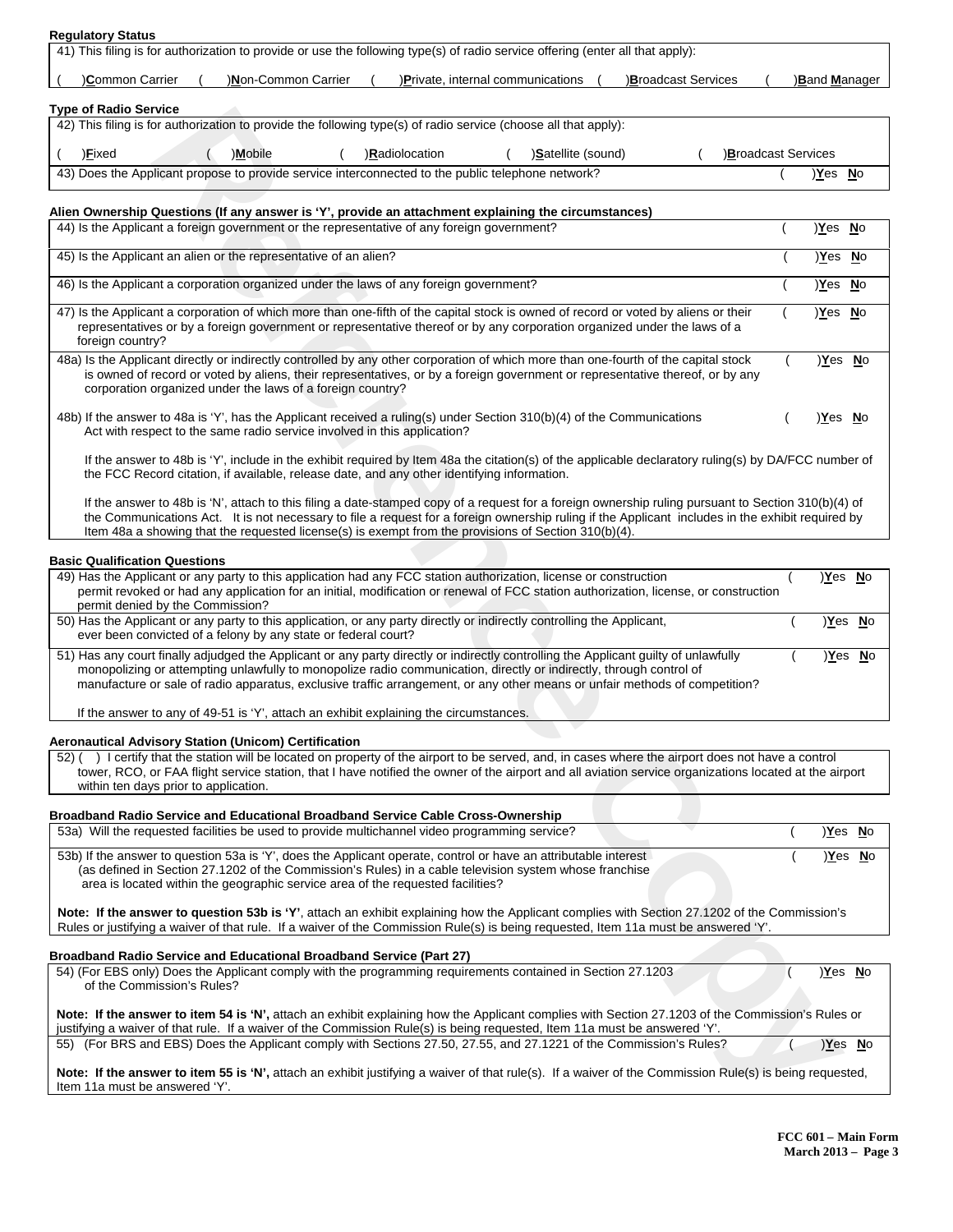#### **General Certification Statements**

| The applicant waives any claim to the use of any particular frequency or of the electromagnetic spectrum as against the regulatory power of the United States<br>1)<br>because of the previous use of the same, whether by license or otherwise, and requests an authorization in accordance with this application.                                                                                                                                                                                                                                                           |     |            |                         |
|-------------------------------------------------------------------------------------------------------------------------------------------------------------------------------------------------------------------------------------------------------------------------------------------------------------------------------------------------------------------------------------------------------------------------------------------------------------------------------------------------------------------------------------------------------------------------------|-----|------------|-------------------------|
| The applicant certifies that grant of this application would not cause the applicant to be in violation of any pertinent cross-ownership or attribution rules.*<br>2)<br>*If the applicant has sought a waiver of any such rule in connection with this application, it may make this certification subject to the outcome of the waiver request.                                                                                                                                                                                                                             |     |            |                         |
| The applicant certifies that all statements made in this application and in the exhibits, attachments, or documents incorporated by reference are material, are part of<br>3)<br>this application, and are true, complete, correct, and made in good faith.                                                                                                                                                                                                                                                                                                                   |     |            |                         |
| The applicant certifies that neither the applicant nor any other party to the application is subject to a denial of Federal benefits pursuant to §5301 of the Anti-Drug<br>4)<br>Abuse Act of 1988, 21 U.S.C. § 862, because of a conviction for possession or distribution of a controlled substance. This certification does not apply to applications<br>filed in services exempted under §1.2002(c) of the rules, 47 CFR § 1.2002(c). See §1.2002(b) of the rules, 47 CFR § 1.2002(b), for the definition of "party to the<br>application" as used in this certification. |     |            |                         |
| The applicant certifies that it either (1) has current required ownership data on file with the Commission, (2) is filing updated ownership data simultaneously with this<br>5)<br>application, or (3) is not required to file ownership data under the Commission's rules.                                                                                                                                                                                                                                                                                                   |     |            |                         |
| The applicant certifies that the facilities, operations, and transmitters for which this authorization is hereby requested are either: (1) categorically excluded from routine<br>6)<br>environmental evaluation for RF exposure as set forth in 47 C.F.R. 1.1307(b); or, (2) have been found not to cause human exposure to levels of radiofrequency<br>radiation in excess of the limits specified in 47 C.F.R. 1.1310 and 2.1093; or, (3) are the subject of one or more Environmental Assessments filed with the<br>Commission.                                           |     |            |                         |
| The applicant certifies that it has reviewed the appropriate Commission rules defining eligibility to hold the requested license(s), and is eligible to hold the requested<br>7)<br>$license(s)$ .                                                                                                                                                                                                                                                                                                                                                                            |     |            |                         |
| The applicant certifies that it is not in default on any payment for Commission licenses and that it is not delinquent on any non-tax debt owed to any federal agency.<br>8)                                                                                                                                                                                                                                                                                                                                                                                                  |     |            |                         |
| Signature<br>56) Typed or Printed Name of Party Authorized to Sign                                                                                                                                                                                                                                                                                                                                                                                                                                                                                                            |     |            |                         |
| First Name:                                                                                                                                                                                                                                                                                                                                                                                                                                                                                                                                                                   | MI: | Last Name: | Suffix:                 |
| Deanna                                                                                                                                                                                                                                                                                                                                                                                                                                                                                                                                                                        | J   | Larsen     |                         |
| 57) Title:                                                                                                                                                                                                                                                                                                                                                                                                                                                                                                                                                                    |     |            |                         |
| <b>Spectrum Manager</b>                                                                                                                                                                                                                                                                                                                                                                                                                                                                                                                                                       |     |            |                         |
| Signature:<br>Deanna<br>J<br>Larsen                                                                                                                                                                                                                                                                                                                                                                                                                                                                                                                                           |     |            | 58) Date:<br>06/04/2013 |
| FAILURE TO SIGN THIS APPLICATION MAY RESULT IN DISMISSAL OF THE APPLICATION AND FORFEITURE OF ANY FEES PAID.                                                                                                                                                                                                                                                                                                                                                                                                                                                                  |     |            |                         |
| Upon grant of this license application, the licensee may be subject to certain construction or coverage requirements. Failure to meet the construction or                                                                                                                                                                                                                                                                                                                                                                                                                     |     |            |                         |
| coverage requirements will result in termination of the license. Consult appropriate FCC regulations to determine the construction or coverage requirements<br>that apply to the type of license requested in this application.                                                                                                                                                                                                                                                                                                                                               |     |            |                         |
| WILLFUL FALSE STATEMENTS MADE ON THIS FORM OR ANY ATTACHMENTS ARE PUNISHABLE BY FINE AND/OR IMPRISONMENT (U.S. Code, Title 18,<br>§1001) AND/OR REVOCATION OF ANY STATION LICENSE OR CONSTRUCTION PERMIT (U.S. Code, Title 47, §312(a)(1)), AND/OR FORFEITURE (U.S. Code,                                                                                                                                                                                                                                                                                                     |     |            |                         |
| Title 47, §503).                                                                                                                                                                                                                                                                                                                                                                                                                                                                                                                                                              |     |            |                         |
|                                                                                                                                                                                                                                                                                                                                                                                                                                                                                                                                                                               |     |            |                         |
|                                                                                                                                                                                                                                                                                                                                                                                                                                                                                                                                                                               |     |            |                         |
|                                                                                                                                                                                                                                                                                                                                                                                                                                                                                                                                                                               |     |            |                         |
|                                                                                                                                                                                                                                                                                                                                                                                                                                                                                                                                                                               |     |            |                         |
|                                                                                                                                                                                                                                                                                                                                                                                                                                                                                                                                                                               |     |            |                         |
|                                                                                                                                                                                                                                                                                                                                                                                                                                                                                                                                                                               |     |            |                         |
|                                                                                                                                                                                                                                                                                                                                                                                                                                                                                                                                                                               |     |            |                         |
|                                                                                                                                                                                                                                                                                                                                                                                                                                                                                                                                                                               |     |            |                         |
|                                                                                                                                                                                                                                                                                                                                                                                                                                                                                                                                                                               |     |            |                         |
|                                                                                                                                                                                                                                                                                                                                                                                                                                                                                                                                                                               |     |            |                         |
|                                                                                                                                                                                                                                                                                                                                                                                                                                                                                                                                                                               |     |            |                         |
|                                                                                                                                                                                                                                                                                                                                                                                                                                                                                                                                                                               |     |            |                         |
|                                                                                                                                                                                                                                                                                                                                                                                                                                                                                                                                                                               |     |            |                         |
|                                                                                                                                                                                                                                                                                                                                                                                                                                                                                                                                                                               |     |            |                         |
|                                                                                                                                                                                                                                                                                                                                                                                                                                                                                                                                                                               |     |            |                         |
|                                                                                                                                                                                                                                                                                                                                                                                                                                                                                                                                                                               |     |            |                         |
|                                                                                                                                                                                                                                                                                                                                                                                                                                                                                                                                                                               |     |            |                         |
|                                                                                                                                                                                                                                                                                                                                                                                                                                                                                                                                                                               |     |            |                         |
|                                                                                                                                                                                                                                                                                                                                                                                                                                                                                                                                                                               |     |            |                         |
|                                                                                                                                                                                                                                                                                                                                                                                                                                                                                                                                                                               |     |            |                         |
|                                                                                                                                                                                                                                                                                                                                                                                                                                                                                                                                                                               |     |            |                         |
|                                                                                                                                                                                                                                                                                                                                                                                                                                                                                                                                                                               |     |            |                         |
|                                                                                                                                                                                                                                                                                                                                                                                                                                                                                                                                                                               |     |            |                         |

**FCC 601 Main Form March 2013 Page 4**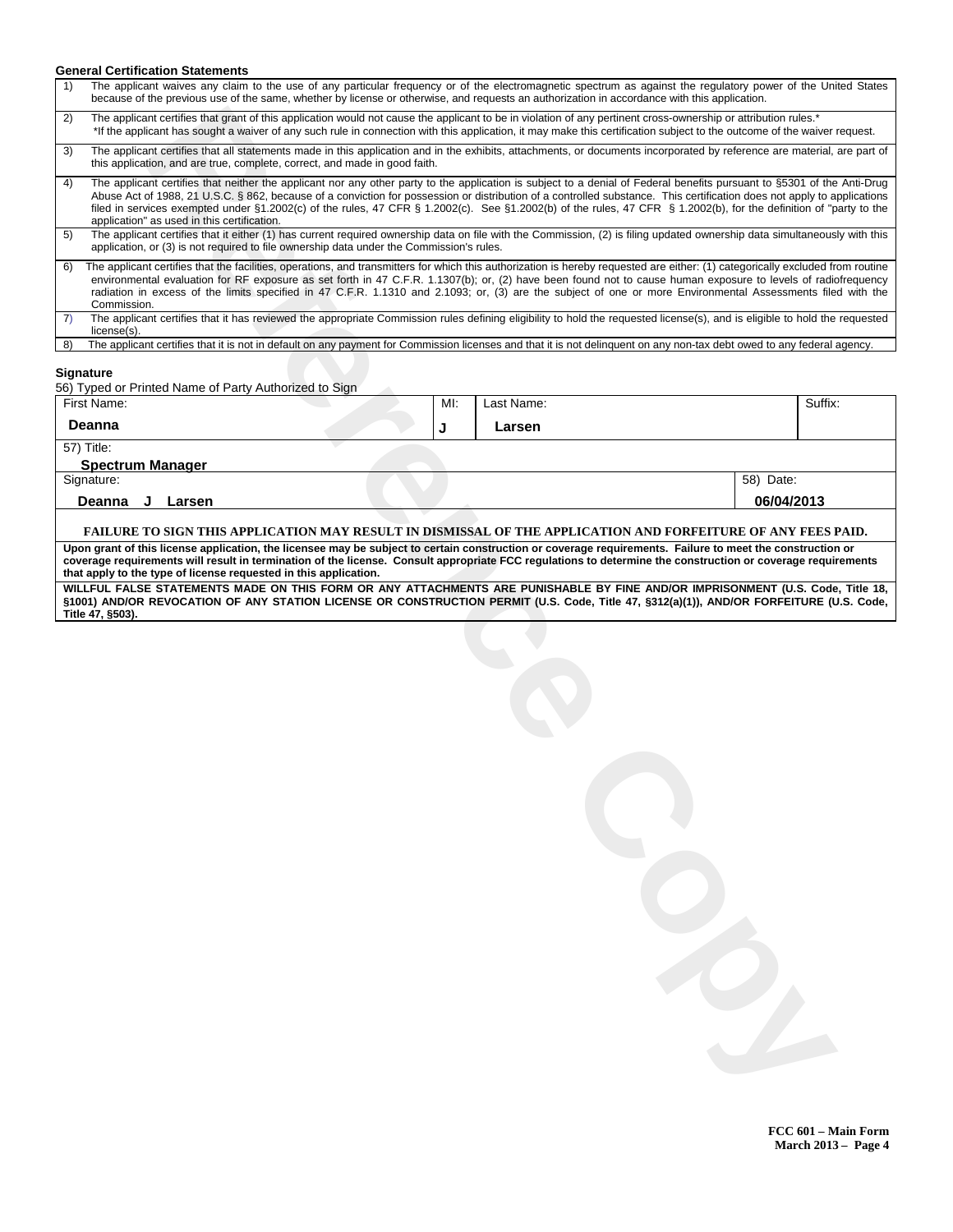## **FCC 601 Technical Data Schedule for the** <br>**Schedule H Private Land Mobile and Land Mobile Broadcast Auxiliary** 3060 - 0798 **Private Land Mobile and Land Mobile Broadcast Auxiliary** 3060 - 0798<br>**Radio Services (Parts 90 and 74)** See 601 Main Form instructions **Radio Services (Parts 90 and 74)**

| Eligibility      |                                                                                   |
|------------------|-----------------------------------------------------------------------------------|
| 1) Rule Section: | 2) Describe Activity:                                                             |
| 90.603(c)        | The applicant provides commercial wireless communications services to the public. |
|                  | Froguesia e : Consiliation Information (if not only consiliated)                  |

#### **Frequency Coordinator Information** (if not self-coordinated)

| <b>Frequency Coordination</b><br>Number                | Name of Frequency Coordinator | <b>Telephone Number</b> | Coordination<br>Date |  |  |  |
|--------------------------------------------------------|-------------------------------|-------------------------|----------------------|--|--|--|
|                                                        |                               |                         |                      |  |  |  |
| 7) Has this application been successfully coordinated? |                               |                         |                      |  |  |  |

## **Extended Implementation (Slow Growth)**

| 8) Are you requesting a new or modified extended implementation plan?                          | Yes/No |
|------------------------------------------------------------------------------------------------|--------|
| If 'Yes', attach an exhibit with a justification and a proposed station construction schedule. |        |

## **Associated Call Signs (Attach additional sheets if required)**

| 9 |  |  |
|---|--|--|
|   |  |  |
|   |  |  |
|   |  |  |
|   |  |  |
|   |  |  |

## **Broadcast Auxiliary Only**

|                                                              |                                              |                                                                       |                                                                                                |            |                                                | for public burden estimate |
|--------------------------------------------------------------|----------------------------------------------|-----------------------------------------------------------------------|------------------------------------------------------------------------------------------------|------------|------------------------------------------------|----------------------------|
| <b>Eligibility</b>                                           |                                              |                                                                       |                                                                                                |            |                                                |                            |
| 1) Rule Section:                                             |                                              | 2) Describe Activity:                                                 |                                                                                                |            |                                                |                            |
| 90.603(c)                                                    |                                              |                                                                       | The applicant provides commercial wireless communications services to the public.              |            |                                                |                            |
|                                                              |                                              | Frequency Coordinator Information (if not self-coordinated)           |                                                                                                |            | 5)                                             |                            |
| 3)<br><b>Frequency Coordination</b>                          |                                              |                                                                       | 4)<br>Name of Frequency Coordinator                                                            |            |                                                | 6)<br>Coordination         |
|                                                              | Number                                       |                                                                       |                                                                                                |            |                                                | Date                       |
|                                                              |                                              |                                                                       |                                                                                                |            |                                                |                            |
| 7) Has this application been successfully coordinated?       |                                              |                                                                       |                                                                                                |            |                                                | )Yes/No                    |
|                                                              |                                              |                                                                       |                                                                                                |            |                                                |                            |
|                                                              | <b>Extended Implementation (Slow Growth)</b> | 8) Are you requesting a new or modified extended implementation plan? |                                                                                                |            |                                                | )Yes/No                    |
|                                                              |                                              |                                                                       | If 'Yes', attach an exhibit with a justification and a proposed station construction schedule. |            |                                                |                            |
|                                                              |                                              |                                                                       |                                                                                                |            |                                                |                            |
|                                                              |                                              | Associated Call Signs (Attach additional sheets if required)          |                                                                                                |            |                                                |                            |
| 9)                                                           |                                              |                                                                       |                                                                                                |            |                                                |                            |
|                                                              |                                              |                                                                       |                                                                                                |            |                                                |                            |
|                                                              |                                              |                                                                       |                                                                                                |            |                                                |                            |
|                                                              |                                              |                                                                       |                                                                                                |            |                                                |                            |
|                                                              |                                              |                                                                       |                                                                                                |            |                                                |                            |
|                                                              |                                              |                                                                       |                                                                                                |            |                                                |                            |
| <b>Broadcast Auxiliary Only</b>                              |                                              |                                                                       |                                                                                                |            |                                                |                            |
| If there is an associated<br><b>Parent Station, complete</b> |                                              | 10) Facility Id of Parent<br>Station:                                 | 11) Radio Service of<br><b>Parent Station:</b>                                                 | Community: | 12) City and State of Parent Station Principal |                            |
| Items 10-12.                                                 |                                              |                                                                       |                                                                                                |            |                                                |                            |
|                                                              |                                              |                                                                       |                                                                                                |            |                                                |                            |
|                                                              |                                              |                                                                       |                                                                                                |            |                                                |                            |
|                                                              |                                              | 13) If there is no associated parent station, this Applicant is a: () |                                                                                                |            | 14) State of Primary Operation:                |                            |
| Cable Network Entity                                         |                                              | <b>Broadcast Network Entity</b>                                       | Television Cable Operator                                                                      |            |                                                |                            |
| <b>Motion Picture Producer</b>                               |                                              | Television Producer                                                   |                                                                                                |            |                                                |                            |
|                                                              |                                              |                                                                       |                                                                                                |            |                                                |                            |
|                                                              |                                              |                                                                       |                                                                                                |            |                                                |                            |
|                                                              |                                              |                                                                       | Control Point(s) (Other than at the transmitter) (Attach additional sheets if required)        |            |                                                |                            |
| 15)<br>Action                                                | 16)<br>Control Point                         |                                                                       | 17)<br>Location                                                                                |            |                                                | 18)<br>Telephone           |
| A/M/D                                                        | Number                                       |                                                                       | Street Address, City or Town, County/Borough/Parish, State                                     |            |                                                | Number                     |
|                                                              |                                              |                                                                       |                                                                                                |            |                                                |                            |
|                                                              |                                              |                                                                       |                                                                                                |            |                                                |                            |
|                                                              |                                              |                                                                       |                                                                                                |            |                                                |                            |
|                                                              |                                              |                                                                       |                                                                                                |            |                                                |                            |
|                                                              |                                              |                                                                       |                                                                                                |            |                                                |                            |

## **Control Point(s) (Other than at the transmitter) (Attach additional sheets if required)**

| 15)    | 16)                  | 17                                                         | 18)       |
|--------|----------------------|------------------------------------------------------------|-----------|
| Action | <b>Control Point</b> | Location                                                   | Telephone |
| A/M/D  | Number               | Street Address, City or Town, County/Borough/Parish, State | Number    |
|        |                      |                                                            |           |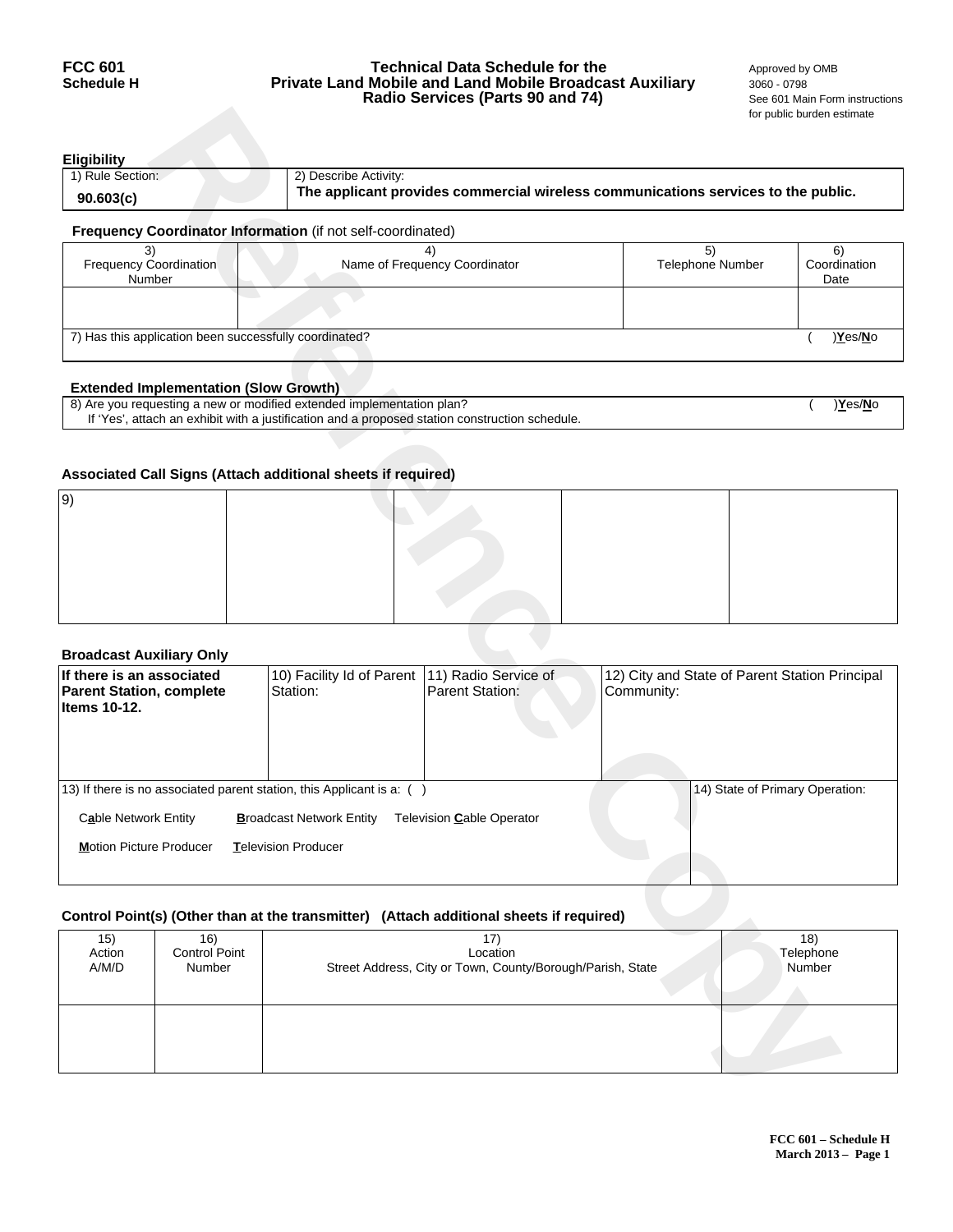## **Antenna Information**

| <br>$\frac{19}{\text{Action}}$                  | <br>20)<br>Location<br>Number | 21)<br>Antenna<br>Number | $\overline{22)}$<br>AAT<br>(meters) | 23)<br>Antenna Ht.<br>(meters) | 24)<br>Azimuth<br>(degrees) | 25)<br>Beamwidth<br>(degrees) | 26)<br>Polarization | $\frac{27}{\text{Gain}(\text{dB})}$ |
|-------------------------------------------------|-------------------------------|--------------------------|-------------------------------------|--------------------------------|-----------------------------|-------------------------------|---------------------|-------------------------------------|
| $\begin{array}{c} ( \ \hbox{A/M/D} \end{array}$ |                               |                          |                                     |                                |                             |                               |                     |                                     |
|                                                 |                               |                          |                                     |                                |                             |                               |                     |                                     |
|                                                 |                               |                          |                                     |                                |                             |                               |                     |                                     |
|                                                 |                               |                          |                                     |                                |                             |                               |                     |                                     |
|                                                 |                               |                          |                                     |                                |                             |                               |                     |                                     |
|                                                 |                               |                          |                                     |                                |                             |                               |                     |                                     |
|                                                 |                               |                          |                                     |                                |                             |                               |                     |                                     |
|                                                 |                               |                          |                                     |                                |                             |                               |                     |                                     |
|                                                 |                               |                          |                                     |                                |                             |                               |                     |                                     |
|                                                 |                               |                          |                                     |                                |                             |                               |                     |                                     |
|                                                 |                               |                          |                                     |                                |                             |                               |                     |                                     |
|                                                 |                               |                          |                                     |                                |                             |                               |                     |                                     |
|                                                 |                               |                          |                                     |                                |                             |                               |                     |                                     |
|                                                 |                               |                          |                                     |                                |                             |                               |                     |                                     |
|                                                 |                               |                          |                                     |                                |                             |                               |                     |                                     |
|                                                 |                               |                          |                                     |                                |                             |                               |                     |                                     |
|                                                 |                               |                          |                                     |                                |                             |                               |                     |                                     |
|                                                 |                               |                          |                                     |                                |                             |                               |                     |                                     |
|                                                 |                               |                          |                                     |                                |                             |                               |                     |                                     |
|                                                 |                               |                          |                                     |                                |                             |                               |                     |                                     |
|                                                 |                               |                          |                                     |                                |                             |                               |                     |                                     |
|                                                 |                               |                          |                                     |                                |                             |                               |                     |                                     |
|                                                 |                               |                          |                                     |                                |                             |                               |                     |                                     |
|                                                 |                               |                          |                                     |                                |                             |                               |                     |                                     |
|                                                 |                               |                          |                                     |                                |                             |                               |                     |                                     |
|                                                 |                               |                          |                                     |                                |                             |                               |                     |                                     |

**FCC 601 Schedule H March 2013 Page 2**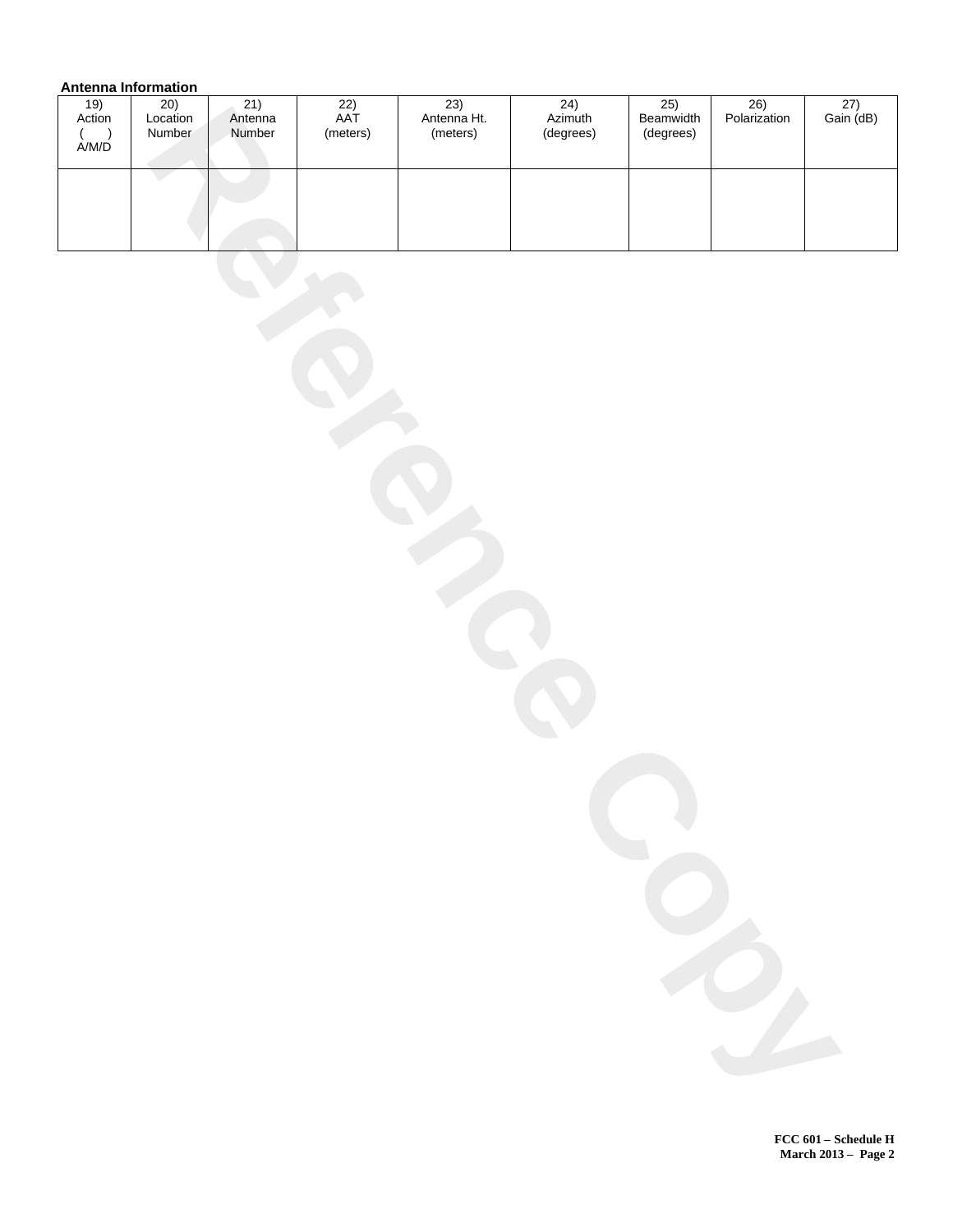# **Frequency Information**

| $\frac{28}{\text{Action}}$<br>$\begin{array}{c} ( \\\bigwedge \end{array}$ A/M/D | $\frac{29}{\text{Location}}$<br>Number | 30)<br>Antenna<br>Number | $\frac{31}{2}$ Frequency (MHz) |     | $\overline{\frac{32}{\text{Station}}}$<br>Class | $\overline{33)}$<br>No. of<br>Units | 34)<br>No. of<br>Paging<br>Receivers | $\overline{\frac{35}{\text{Output}}}$<br>Power<br>(watts) | $\frac{36}{ERP \text{ (watts)}}$ | 37)<br>Emission<br>Designators |
|----------------------------------------------------------------------------------|----------------------------------------|--------------------------|--------------------------------|-----|-------------------------------------------------|-------------------------------------|--------------------------------------|-----------------------------------------------------------|----------------------------------|--------------------------------|
|                                                                                  |                                        |                          | Existing (if Mod)              | New |                                                 |                                     |                                      |                                                           |                                  |                                |
|                                                                                  |                                        |                          |                                |     |                                                 |                                     |                                      |                                                           |                                  |                                |